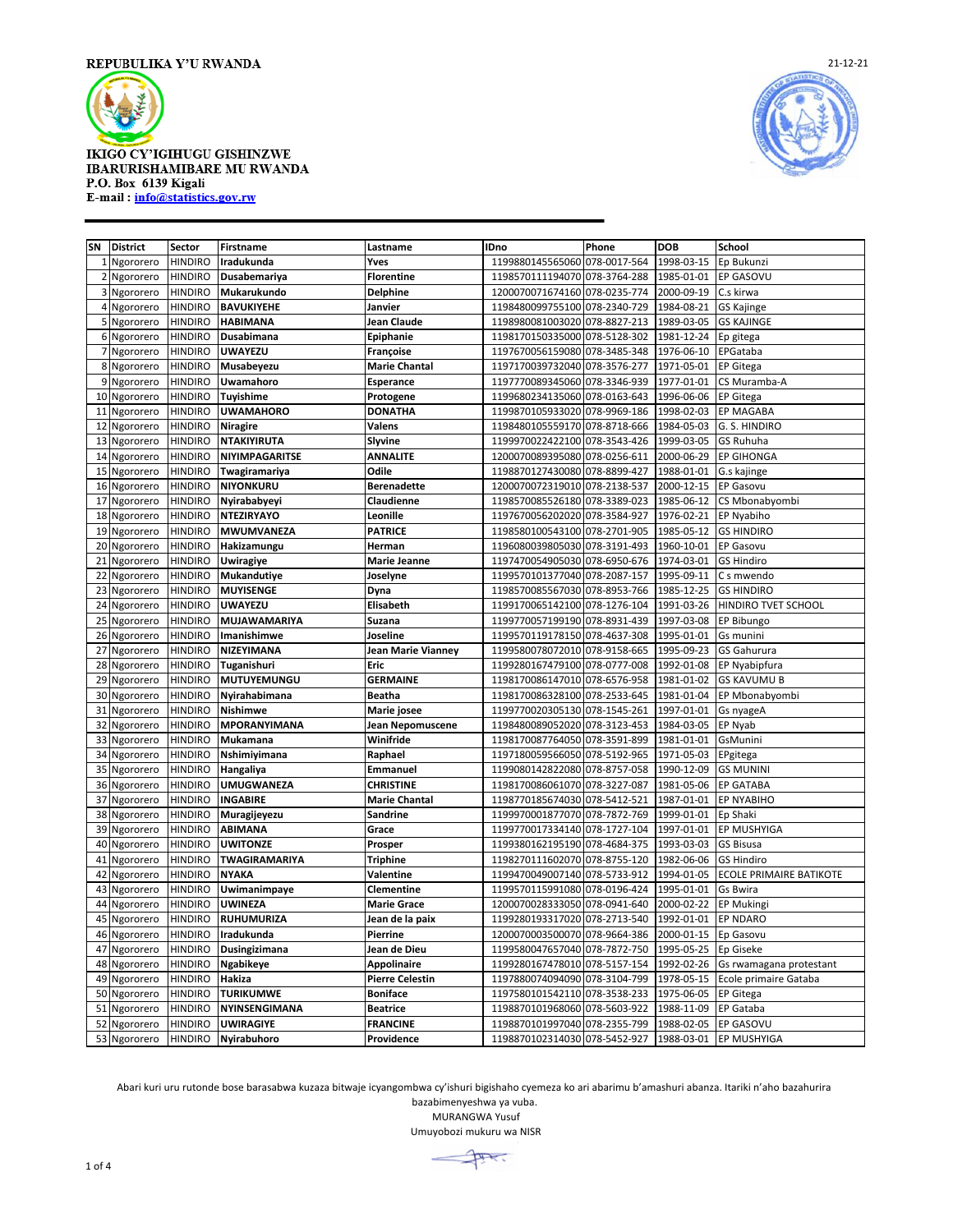



| Ngororero<br>54  | <b>HINDIRO</b> | <b>HABIMANA</b>        | Innocent             | 1198580030189010 078-3847-120 |              | 1985-05-22 | Cs Gataba              |
|------------------|----------------|------------------------|----------------------|-------------------------------|--------------|------------|------------------------|
| 55<br>Ngororero  | <b>HINDIRO</b> | Niyonteze              | <b>Florien</b>       | 1197580054643030 078-4594-077 |              | 1975-01-01 | EP MBONABYOMBI         |
| 56<br>Ngororero  | <b>HINDIRO</b> | Tuyishime              | Annualite            | 1199970047694100 078-9929-876 |              | 1999-05-04 | EP Rongi               |
| Ngororero<br>57  | <b>HINDIRO</b> | MUHAYIMANA             | <b>ELINA</b>         | 1199670155016070 078-6346-631 |              | 1996-06-16 | <b>GS HINDIRO</b>      |
| Ngororero<br>58  | <b>HINDIRO</b> | <b>KANZAYIRE</b>       | <b>Mediatrice</b>    | 1198870124043000 078-5428-345 |              | 1988-01-01 | EP Gataba              |
| 59<br>Ngororero  | <b>HINDIRO</b> | Nikuze                 | <b>Francine</b>      | 1198570102723000 078-2125-430 |              | 1985-11-12 | EP Mbonabyombi         |
| 60<br>Ngororero  | <b>HINDIRO</b> | Ntirenganya            | Jerome               | 1199480088622100 078-0818-131 |              | 1994-01-01 | <b>GS Kajinge</b>      |
| 61<br>Ngororero  | <b>HINDIRO</b> | Kamali Ntawumenyumunsi | Callixte             | 1197880074145030 078-3784-185 |              | 1978-05-15 | EP Gitega              |
| 62<br>Ngororero  | <b>HINDIRO</b> | HABINEZA               | Callixte             | 1197980073642020              | 078-5279-687 | 1979-06-20 | EP MBONABYOMBI         |
| Ngororero<br>63  | <b>HINDIRO</b> | MUTUYEMARIYA           | <b>Blandine</b>      | 1199270093098140 078-6808-817 |              | 1992-03-14 | G. S. HINDIRO          |
| 64<br>Ngororero  | <b>HINDIRO</b> | <b>MUKANOHERI</b>      | <b>CLARISSE</b>      | 1198870104402040 078-4160-545 |              | 1988-12-24 | <b>GS MUNINI</b>       |
| 65<br>Ngororero  | <b>HINDIRO</b> | MURAGIJIMANA           | <b>JEANETTE</b>      | 1199670111985070 078-5853-066 |              | 1996-01-01 | CS MURAMBA-A           |
| Ngororero<br>66  | <b>HINDIRO</b> | Uwimbabazi             | Claudine             | 1198270109534040 078-8673-501 |              | 1982-02-20 | EP Gitega              |
| 67<br>Ngororero  | <b>HINDIRO</b> | <b>Bihoyiki</b>        | Albert               | 1199080098784000 078-6990-997 |              | 1990-04-30 | Ep mushyiga            |
| 68<br>Ngororero  | <b>HINDIRO</b> | <b>UWIMANA</b>         | Léoncie              | 1197670056141090 078-1713-580 |              | 1976-05-05 | <b>GS Kajinge</b>      |
| 69<br>Ngororero  | <b>HINDIRO</b> | NAMBAJIMANA            | Jean baptiste        | 1199080098793000 078-8862-396 |              | 1990-02-07 | HINDIRO TVET SCHOOL    |
| 70<br>Ngororero  | <b>HINDIRO</b> | <b>TUYISHIME</b>       | AMUZA                | 1198680190997070              | 078-2781-298 | 1986-04-22 | <b>EP GASHONYI</b>     |
| 71<br>Ngororero  | <b>HINDIRO</b> | MUKAMANA               | Providence           | 1198270109726010 078-6767-618 |              | 1982-01-01 | EP NYABIHO             |
| 72<br>Ngororero  | <b>HINDIRO</b> | Yamfashije             | Soline               | 1198070091004050 078-5076-433 |              | 1980-01-01 | EP MBONABYOMBI         |
| 73<br>Ngororero  | <b>HINDIRO</b> | Uwababyeyi             | <b>Francine</b>      | 1198270109527020 078-5394-143 |              | 1982-05-08 | EP Gitega              |
| 74<br>Ngororero  | <b>HINDIRO</b> | NIYODUSABA             | Jeannette            | 1199770163280130 078-4593-839 |              | 1997-05-04 | GS kajinge             |
| 75<br>Ngororero  | <b>HINDIRO</b> | Nkundabagenzi          | <b>Vincent</b>       | 1199280034988010 078-9078-723 |              | 1992-02-13 | EP Mwendo              |
| Ngororero<br>76  | <b>HINDIRO</b> | Hakuzumuremyi          | <b>Jean Pierre</b>   | 1198880079940050 078-4167-080 |              | 1988-06-04 | EP GASOVU              |
| 77<br>Ngororero  | <b>HINDIRO</b> | Ndacyayisena           | <b>SOLANGE</b>       | 1199670220437140 078-6690-618 |              | 1996-04-05 | Cs Gataba              |
| 78<br>Ngororero  | <b>HINDIRO</b> | NYIRAMBONIGABA         | Hyacinthe            | 1198770080496140              | 078-5303-193 | 1987-06-15 | EP Muramba A           |
| 79<br>Ngororero  | <b>HINDIRO</b> | DUSABEMARIYA           | <b>MARTHE</b>        | 1198770080488040 078-3107-084 |              | 1987-10-25 | C S GATABA             |
| 80<br>Ngororero  | <b>HINDIRO</b> | <b>TUGIRIHIRWE</b>     | Felix                | 1199180086483070 078-3784-184 |              | 1991-10-26 | EP NYABIHO             |
| 81<br>Ngororero  | <b>HINDIRO</b> | <b>UWIHAYE</b>         | <b>Francine</b>      | 1197870074195070 078-5650-978 |              | 1978-01-21 | <b>EP Gitega</b>       |
| 82<br>Ngororero  | <b>HINDIRO</b> | Ayinkamiye             | Donatha              | 1197870074137020 078-6661-727 |              | 1978-08-15 | C.s.muramba A          |
| 83<br>Ngororero  | <b>HINDIRO</b> | Niyigena               | <b>Mediatrice</b>    | 1199070098763040 078-5810-108 |              | 1990-07-20 | C.S Gitarama           |
| 84<br>Ngororero  | <b>HINDIRO</b> | NIZEYIMANA             | <b>JEAN PIERRE</b>   | 1198780106654010 078-8678-543 |              | 1987-01-01 | <b>GS HINDIRO</b>      |
| 85<br>Ngororero  | <b>HINDIRO</b> | Uwiringiyimana         | <b>Evelyne</b>       | 1198770096913070 078-2701-967 |              | 1987-08-25 | Gs Hindiro             |
| Ngororero<br>86  | <b>HINDIRO</b> | <b>KAMENYERO</b>       | Paulin               | 1197280052643070 078-3257-260 |              | 1972-01-05 | EP Gataba              |
| Ngororero<br>87  | <b>HINDIRO</b> | NYIRANEZA              | <b>Marie Chantal</b> | 1199070098531030 078-9299-714 |              | 1990-12-30 | EP NYABIHO             |
| 88<br>Ngororero  | <b>HINDIRO</b> | <b>UWAMURERA</b>       | Gilbert              | 1198180086156000 078-8524-642 |              | 1981-07-07 | <b>G MURAMBA-B</b>     |
| 89<br>Ngororero  | <b>HINDIRO</b> | Muragijeyezu           | Hyacenthe            | 1200170037861080 078-9747-920 |              | 2001-08-12 | GS kajinge             |
| 90<br>Ngororero  | <b>HINDIRO</b> | <b>TUYISENGE</b>       | Jean Perre           | 1199280034972000 078-7276-608 |              | 1199-07-12 | EP GATENZI             |
| 91<br>Ngororero  | <b>HINDIRO</b> | Uwifashije             | <b>Marie Grace</b>   | 1198570024701020 078-5732-585 |              | 1985-01-01 | EP Nyabiho             |
| 92<br>Ngororero  | <b>HINDIRO</b> | Nyirakabanza           | Claudette            | 1198770097304020 078-2252-244 |              | 1987-01-20 | EP Murago              |
| 93<br>Ngororero  | <b>HINDIRO</b> | Uwineza                | <b>Narcisse</b>      | 1198280109168090 078-3122-445 |              | 1982-04-01 | <b>CS Gasovu</b>       |
| 94<br>Ngororero  | <b>HINDIRO</b> | Ndatimana              | Patrice              | 1198680028825080 078-3258-660 |              | 1986-01-01 | GS hindiro             |
| 95<br>Ngororero  | <b>HINDIRO</b> | Mahawenimana           | <b>Théophile</b>     | 1198780096767160 078-2021-546 |              | 1987-08-20 | G.s kajinge            |
| 96<br>Ngororero  | <b>HINDIRO</b> | <b>NTAMAHUNGIRO</b>    | <b>THEOGENE</b>      | 1198380096989020 078-5784-707 |              | 1983-04-08 | ECOLE PRIMARY MUSHYIGA |
| 97<br>Ngororero  | <b>HINDIRO</b> | Nyirahakizimana        | Claudine             | 1199570078082000 078-1950-503 |              | 1995-05-01 | <b>GS MUNINI</b>       |
| 98<br>Ngororero  | <b>HINDIRO</b> | <b>UWAMAHORO</b>       | Monique              | 1199370029306140 078-6219-359 |              | 1993-09-13 | EP Gitega              |
| 99<br>Ngororero  | <b>HINDIRO</b> | uwababyeyi             | <b>Marie Claire</b>  | 1198370081414090 078-3200-705 |              | 1983-02-11 | Gs Hindiro y           |
| 100<br>Ngororero | <b>HINDIRO</b> | <b>MUKASINE</b>        | <b>Clarisse</b>      | 1197870074273010 078-5992-387 |              | 1978-01-01 | EP Nyabiho             |
| 101<br>Ngororero | <b>HINDIRO</b> | Nzabanita              | Wellars              | 1197480054899080 078-3492-873 |              | 1974-03-07 | <b>GS Hindiro</b>      |
| 102<br>Ngororero | <b>HINDIRO</b> | <b>Tuyizere</b>        | Japhet               | 1198780080103030 078-4140-835 |              | 1987-06-05 | G.s.Gitwa              |
| 103<br>Ngororero | <b>HINDIRO</b> | NTAWUKIRASONGWA        | Jean Claude          | 1198080091125100 078-5705-247 |              | 1980-04-12 | C S MUHANDA            |
| 104 Ngororero    | <b>HINDIRO</b> | <b>DUSINGIZIMANA</b>   | <b>Daniel</b>        | 1199780031445060 078-3543-869 |              | 1997-06-20 | <b>G.S NYENDO</b>      |
| 105<br>Ngororero | <b>HINDIRO</b> | Hakizayezu             | Flavien              | 1197380051901010 078-3090-262 |              | 1973-01-15 | CS MURAMBA-A           |
| 106 Ngororero    | <b>HINDIRO</b> | Niyonzima              | Cymilien             | 1197380051862040 078-3568-532 |              | 1973-06-03 | <b>GS Munini</b>       |
| 107 Ngororero    | <b>HINDIRO</b> | <b>Mbakikinte</b>      | <b>Dina Rose</b>     | 1197870077069040 078-5493-965 |              | 1978-01-10 | <b>CS GATABA</b>       |
|                  |                |                        |                      |                               |              |            |                        |

Abari kuri uru rutonde bose barasabwa kuzaza bitwaje icyangombwa cy'ishuri bigishaho cyemeza ko ari abarimu b'amashuri abanza. Itariki n'aho bazahurira

bazabimenyeshwa ya vuba. MURANGWA Yusuf

Umuyobozi mukuru wa NISR

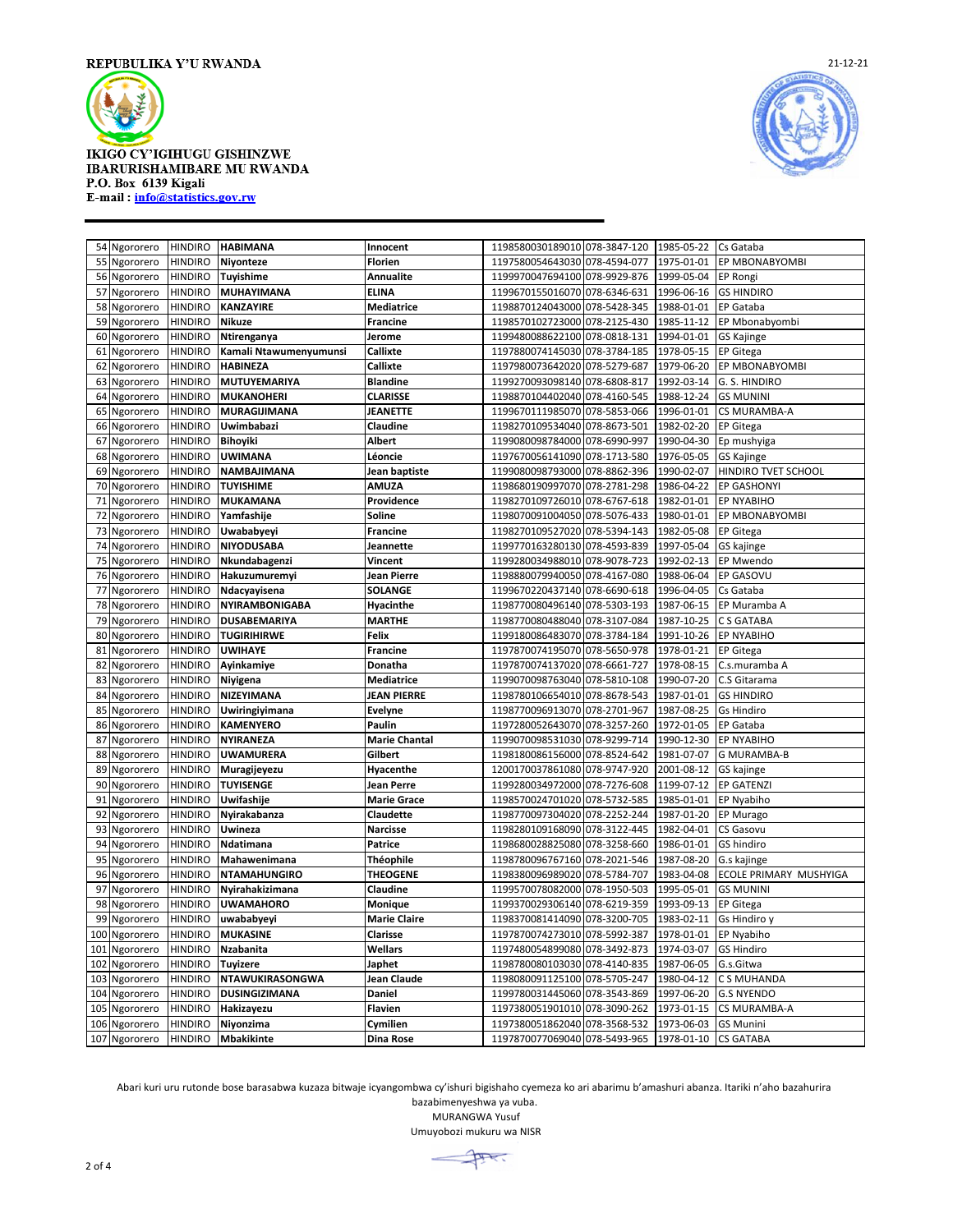



| 108 | Ngororero     | <b>HINDIRO</b> | <b>MUSEMINARI</b>     | Jean Paul                 | 1198080091017100 078-7840-214 |              | 1980-01-01 | EP MUSHYIGA            |
|-----|---------------|----------------|-----------------------|---------------------------|-------------------------------|--------------|------------|------------------------|
| 109 | Ngororero     | <b>HINDIRO</b> | NDIKUBWIMANA          | <b>JEAN BOSCO</b>         | 1199780020363090 078-7813-084 |              | 1997-01-01 | <b>GS MUNINI</b>       |
|     | 110 Ngororero | <b>HINDIRO</b> | MBONYUMUKUNZI         | Felicien                  | 1198780096680050 078-6818-181 |              | 1987-06-01 | Cs Gataba              |
|     | 111 Ngororero | <b>HINDIRO</b> | <b>NIYIBIZI</b>       | Amina                     | 1197970073687010 078-3228-672 |              | 1979-07-16 | <b>EP Gitega</b>       |
| 112 | Ngororero     | <b>HINDIRO</b> | Uwambajimana          | Frederic                  | 1198080090964090 078-7799-217 |              | 1980-02-22 | GS hindiro             |
| 113 | Ngororero     | <b>HINDIRO</b> | Akimanizanye          | <b>Marie Jeanne</b>       | 1197970073683060 078-5735-734 |              | 1979-07-01 | EP Muramba A           |
| 114 | Ngororero     | <b>HINDIRO</b> | Hakuzimana            | Innocent                  | 1198880106520000 078-5726-361 |              | 1988-07-20 | G.S.St Martin Mulinga  |
| 115 | Ngororero     | <b>HINDIRO</b> | Uzayisenga            | <b>Beatrice</b>           | 1197970073644100 078-7923-820 |              | 1979-07-01 | GS hindiro             |
| 116 | Ngororero     | <b>HINDIRO</b> | <b>NYIRABARIBUTSA</b> | Janviere                  | 1199370170320050              | 078-7090-263 | 1993-01-01 | EP Nyabiho             |
| 117 | Ngororero     | <b>HINDIRO</b> | Maniriyo              | Ange chantal              | 1198470105664390 078-6060-057 |              | 1984-01-01 | Cs kabing on           |
| 118 | Ngororero     | <b>HINDIRO</b> | Manishimwe            | <b>Marie Rose</b>         | 1199070100876030 078-5705-301 |              | 1990-07-21 | Cs Gitega              |
| 119 | Ngororero     | <b>HINDIRO</b> | TWAGIRAMARIYA         | Francina                  | 1199170180556100 078-1582-645 |              | 1991-03-07 | EP Marangara           |
| 120 | Ngororero     | <b>HINDIRO</b> | NYIRAHABIMANA         | Shakila                   | 1197870074379020 078-0251-163 |              | 1978-01-31 | EP MURAMBA A           |
| 121 | Ngororero     | <b>HINDIRO</b> | AKIMANIZANYE          | <b>Marie Chantal</b>      | 1198370098187110 078-3896-680 |              | 1983-02-02 | <b>GS Hindiro</b>      |
| 122 | Ngororero     | <b>HINDIRO</b> | Musabyimana           | Jean de Dieu              | 1197180039711070 078-5512-606 |              | 1971-08-16 | EP Muramba A           |
| 123 | Ngororero     | <b>HINDIRO</b> | <b>HAKIZIMANA</b>     | <b>Emmanuel</b>           | 1199480010351050 078-6406-379 |              | 1994-01-01 | <b>G.S HINDIRO</b>     |
| 124 | Ngororero     | <b>HINDIRO</b> | Hakuziyaremye         | Augistin                  | 1196480039502080              | 078-3624-090 | 1964-12-04 | EP Mbandari            |
| 125 | Ngororero     | <b>HINDIRO</b> | Habimana              | <b>Mathieu</b>            | 1197480054963160 078-5451-935 |              | 1974-09-02 | EP Muramba-A           |
| 126 | Ngororero     | <b>HINDIRO</b> | Uwamahoro             | Claudine                  | 1199370206931140 078-0421-104 |              | 1993-09-08 | Gs mata                |
| 127 | Ngororero     | <b>HINDIRO</b> | <b>Tunezerwe</b>      | Frederic                  | 1197180039735090 078-3232-866 |              | 9976-11-26 | <b>GS MUNINI</b>       |
| 128 | Ngororero     | <b>HINDIRO</b> | <b>BIZIMANA</b>       | Vincent                   | 1198680026772090 078-3752-572 |              | 1986-09-20 | EP Mushyiga            |
| 129 | Ngororero     | <b>HINDIRO</b> | DUSHIMIYIMANA         | <b>Alexis</b>             | 1198380096764030              | 078-8807-879 | 1983-01-01 | <b>Gs Hindiro</b>      |
| 130 | Ngororero     | <b>HINDIRO</b> | <b>UWAMAHORO</b>      | Clarisse                  | 1198770096637030 078-5096-523 |              | 1987-08-01 | <b>GS HINDIRO</b>      |
|     | 131 Ngororero | <b>HINDIRO</b> | <b>MBONIGABA</b>      | Marco                     | 1197780059698050 078-8599-789 |              | 1977-07-07 | CS Muramba A           |
| 132 | Ngororero     | <b>HINDIRO</b> | <b>TUYIRAGIZE</b>     | Alice                     | 1199170084838050              | 078-6177-473 | 1991-09-08 | G.S Nyange A           |
| 133 | Ngororero     | <b>HINDIRO</b> | Ntaagisanimana        | Anysia                    | 1199170084770100 078-4938-205 |              | 1991-12-01 | EP Mbonabyombi         |
| 134 | Ngororero     | <b>HINDIRO</b> | MUKESHIMANA           | <b>Drocelle</b>           | 1199370129751200 078-5352-328 |              | 1993-05-25 | EP NYABIHO             |
| 135 | Ngororero     | <b>HINDIRO</b> | <b>NIRERE</b>         | Anasthasie                | 1199370005483050 078-7053-882 |              | 1993-01-11 | EP MARANGARA           |
| 136 | Ngororero     | <b>HINDIRO</b> | <b>NIRERE</b>         | Innocent                  | 1197080048739050 078-8646-586 |              | 1970-06-01 | EP Gitega              |
| 137 | Ngororero     | <b>HINDIRO</b> | <b>UWIZEYIMANA</b>    | Eugenie                   | 1197570054802080 078-2678-774 |              | 1975-06-20 | <b>EP Gitega</b>       |
| 138 | Ngororero     | <b>HINDIRO</b> | Ndayambaje            | Viateur                   | 1198880102122060 078-2696-336 |              | 1988-12-14 | <b>GS RWAMIGEGA</b>    |
| 139 | Ngororero     | <b>HINDIRO</b> | ZIGATUKIYE            | Jean Marie Vianney        | 1197580054738070 078-3044-819 |              | 1975-02-02 | <b>GS Kajinge</b>      |
| 140 | Ngororero     | <b>HINDIRO</b> | NYIRAHAKIZIMANA       | Marie                     | 1198670100348070 078-5605-871 |              | 1986-07-02 | EP Nyabiho             |
| 141 | Ngororero     | <b>HINDIRO</b> | <b>HODARI</b>         | Jean Dela Croix           | 1197580043968030 078-3081-441 |              | 1975-02-07 | Centre scolaire GASOVU |
| 142 | Ngororero     | <b>HINDIRO</b> | Mukamana              | <b>Dative</b>             | 1197570054814040 078-5453-317 |              | 0975-11-16 | Ep gitega              |
| 143 | Ngororero     | <b>HINDIRO</b> | Mukanyanibwa          | Anathalie                 | 1199270132681050 078-1983-432 |              | 1992-09-27 | C S Kiziguro c         |
| 144 | Ngororero     | <b>HINDIRO</b> | Banyangiriki          | Alice                     | 1199570096555050 078-0779-946 |              | 1995-01-01 | EP mbonabyombi         |
| 145 | Ngororero     | <b>HINDIRO</b> | Uwimbabazi            | Germaine                  | 1197570054780020 078-2234-881 |              | 1975-10-10 | Rp Gitega              |
| 146 | Ngororero     | <b>HINDIRO</b> | <b>NSANZINEZA</b>     | Vestine                   | 1197570054651050 078-7411-235 |              | 2021-08-21 | <b>Gs Hindiro</b>      |
| 147 | Ngororero     | <b>HINDIRO</b> | Narabamenye           | <b>ALphonse</b>           | 1198580119455090 078-3765-763 |              | 1985-08-15 | Cs Gataba              |
| 148 | Ngororero     | <b>HINDIRO</b> | <b>NSHIMIYIMANA</b>   | Jean Paul                 | 1198980098418020 078-3958-632 |              | 1989-10-26 | <b>Gs Hindiro</b>      |
| 149 | Ngororero     | <b>HINDIRO</b> | M                     | Jean Paul                 | 4198080091017100 078-7840-214 |              | 1980-01-01 | EP Mushyiga            |
| 150 | Ngororero     | <b>HINDIRO</b> | Ntamunoza             | Egide                     | 1198980098307060 078-5738-246 |              | 1989-11-13 | Cs mbonabyombi         |
| 151 | Ngororero     | <b>HINDIRO</b> | <b>UWAYISABA</b>      | <b>JEAN D'AMOUR</b>       | 1198580100798070 078-5147-129 |              | 1985-08-12 | Cs Gataba              |
| 152 | Ngororero     | <b>HINDIRO</b> | Mukankwaya            | <b>Florence</b>           | 1199370076967090 078-0700-670 |              | 1993-01-01 | Gs Kamashashi          |
| 153 | Ngororero     | <b>HINDIRO</b> | <b>Uwintije</b>       | <b>Madeleine</b>          | 1199670073412090 078-6389-755 |              | 1996-01-01 | Cs Gitega              |
|     | 154 Ngororero | <b>HINDIRO</b> | NDAGIJIMANA           | <b>JEAN MARIE VIANNEY</b> | 1199280115784070 078-6603-985 |              | 1992-08-16 | <b>GS NYAMAREBE</b>    |
| 155 | Ngororero     | <b>HINDIRO</b> | RUDAHARISHEMA         | Jean paul                 | 1198980099349080 078-3320-153 |              | 1989-04-20 | EP MUSHYIGA            |
| 156 | Ngororero     | <b>HINDIRO</b> | <b>UWIDUHAYE</b>      | <b>ANITHA</b>             | 1200170000799050 078-7576-043 |              | 2001-01-09 | Cs MWUMBA-A            |
| 157 | Ngororero     | <b>HINDIRO</b> | <b>BARANYERETSE</b>   | Agathe                    | 1197570054819070 078-5168-621 |              | 1975-03-01 | <b>EP Gitega</b>       |
|     | 158 Ngororero | <b>HINDIRO</b> | <b>Birindiro</b>      | Paul                      | 1199380091977010 078-3612-541 |              | 1993-04-12 | Cs Nyange              |
| 159 | Ngororero     | <b>HINDIRO</b> | <b>TUKAYISABE</b>     | Pladie                    | 1196970040590060 078-6400-047 |              | 1969-01-01 | EP Muramba A           |
|     | 160 Ngororero | <b>HINDIRO</b> | Nsabimana             | <b>Jean Pierre</b>        | 1198680026745090 078-3107-160 |              | 1986-05-29 | C.S Mbonabyombi        |
|     | 161 Ngororero | <b>HINDIRO</b> | <b>MAJYAMBERE</b>     | <b>Vincent</b>            | 1198780080476080 078-6465-629 |              | 1987-01-01 | <b>EP NYABIHO</b>      |

Abari kuri uru rutonde bose barasabwa kuzaza bitwaje icyangombwa cy'ishuri bigishaho cyemeza ko ari abarimu b'amashuri abanza. Itariki n'aho bazahurira

bazabimenyeshwa ya vuba. MURANGWA Yusuf

Umuyobozi mukuru wa NISR